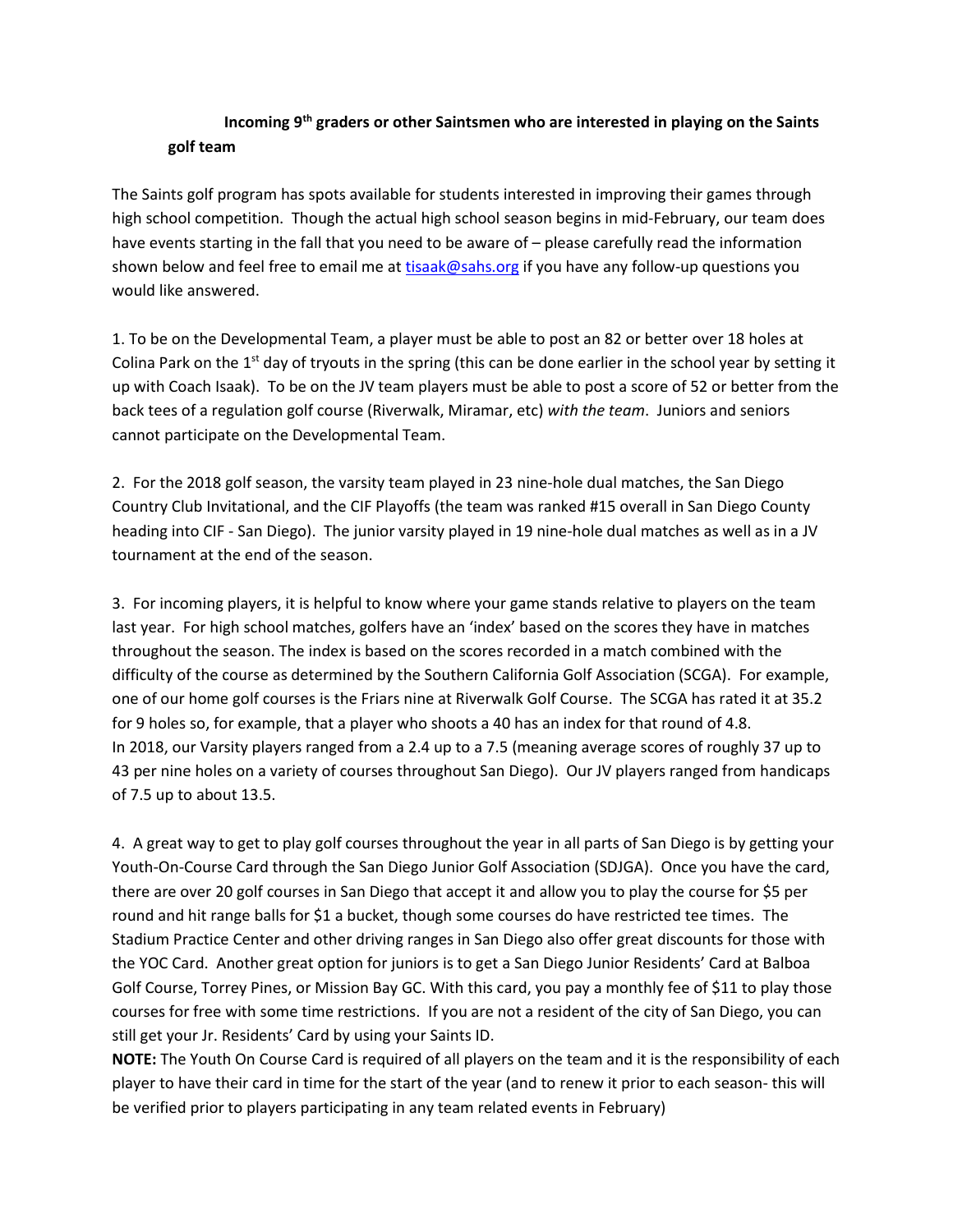5. To improve your game requires practice, playing rounds, and playing in tournaments. There are junior golf tournaments throughout the summer that are run by various organizations. For relative beginners to tournament golf, the North County Junior Golf Association has many events set up as novice/beginner events. SDJGA also offers some beginner level events and those can be seen on their website. If you need advice to find an instructor, contact Coach Isaak.

## **Earning your 'points' for players new to the team**

Developmental Team players get one golf shirt, a hat and a divot tool. The cost of a Spirit Pack for those on the Developmental Team is \$250 which gets you the mentioned items plus your fees are covered at the weekly Friday practices at Sycuan (we also take the Developmental Team to Colina Park on certain Monday afternoons during the season). Developmental Team members who exhibit the necessary ability can move to the JV team during the season if their results dictate that they are ready to do so.

All players on the JV and Varsity golf team get several pieces of Saints Golf gear: a new Saints golf bag, 2 team shirts, a pullover, a hat, a divot tool, and a head cover for their driver; there are extra items for players who earn their way into varsity matches. Saints logo golf balls are also given for use during high school matches and all of your golf fees at courses for high school practices and matches are paid for by the team (except that the Youth On Course card must be purchased by the player). For new players, 400 points must be accumulated to get the above listed gear. Players can earn points in a variety of ways:

- 1. Put together a foursome at our team fundraiser at Mt. Woodson Golf Course on Sunday September 29th. The cost is \$125 per player and earns you 80 points per player.
- 2. Sell raffle tickets for the Mt. Woodson event. Over 50 great prizes, including 3 day/2 night accommodations in Mammoth Lakes as well as 49 other golf related prizes. Tickets are \$10 each and earn players 8 points per ticket.
- 3. Players who don't play at Mt. Woodson can work the event and earn 100 points for the day helping the coaches make the event successful
- 4. Players can come to the first 3 Saints home football games at Mesa College and sell raffle tickets with Coach Isaak. Over the past three years several players earned all or major parts of their points at the football games

After earning your 400 points, there are no other financial requirements to be on the golf team except for buying 4 tickets for the Farmers Insurance Open at Torrey Pines GC in January. Each player must buy 4 tickets at the discounted price and can then either use the tickets to go watch the professionals play or you can sell them to other people who want to go to the event. If you sell the tickets, it will recoup your money and also help someone out by selling them the tickets at a lower cost than is available to the general public (google 'SOS golf tickets' to find out more about this program).

Please note that the easiest way for you to earn your 400 points is to line up a foursome and play at Mt. Woodson - this earns you 320 points and then you can sell 10 raffle tickets to complete your requirement. It also is a great opportunity for those new to the team to meet their golf teammates as well as various Saints boosters.